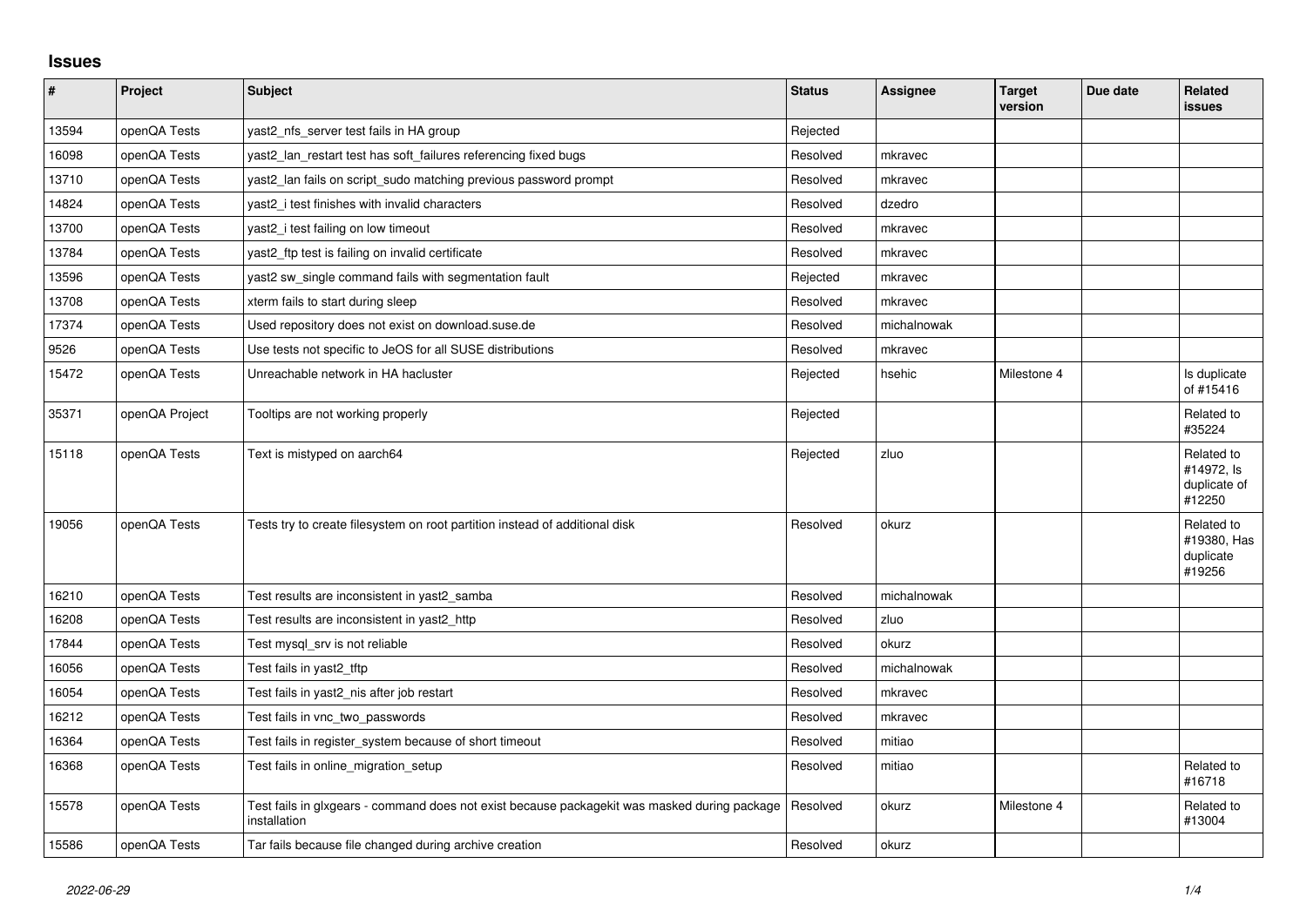| $\pmb{\#}$ | Project        | <b>Subject</b>                                                                                    | <b>Status</b> | <b>Assignee</b> | <b>Target</b><br>version | Due date | Related<br>issues         |
|------------|----------------|---------------------------------------------------------------------------------------------------|---------------|-----------------|--------------------------|----------|---------------------------|
| 13600      | openQA Tests   | Shutdown action is not completed                                                                  | Resolved      | okurz           |                          |          |                           |
| 17546      | openQA Tests   | Set up SLES-JeOS-SP3 in openQA                                                                    | Resolved      | mkravec         |                          |          |                           |
| 14828      | openQA Tests   | Registration uses invalid key aarch64                                                             | Resolved      |                 |                          |          |                           |
| 11816      | openQA Project | Openqa jobs won't start after updating perl-json-xs to verison 3.02                               | Resolved      | nadvornik       |                          |          |                           |
| 13210      | openQA Tests   | OpenQA is testing SP1 instead of SP2                                                              | Closed        | mkravec         |                          |          | Is duplicate<br>of #13156 |
| 13214      | openQA Tests   | Next button is ignored in user_settings but works on second try                                   | Resolved      | mkravec         |                          |          | Related to<br>#14102      |
| 16110      | openQA Tests   | Network restart detection in yast2_lan_restart is not reliabe                                     | Resolved      | dzedro          |                          |          |                           |
| 13726      | openQA Tests   | Multipath tests fail after completion                                                             | Resolved      |                 |                          |          |                           |
| 17376      | openQA Tests   | Login check types types invalid characters                                                        | Resolved      | michalnowak     |                          |          |                           |
| 14050      | openQA Project | Job does not publish hdd                                                                          | Resolved      |                 | Milestone 6              |          |                           |
| 16390      | openQA Tests   | Installation does not start in textmode                                                           | Rejected      |                 |                          |          |                           |
| 19618      | openQA Tests   | Grub <sub>2</sub> needle is not matched after reboot                                              | Resolved      | qmsu            |                          |          | Related to<br>#19242      |
| 33676      | openQA Project | Group results by group name, not build number in parent_group_overview                            | Resolved      | ilausuch        | <b>Current Sprint</b>    |          |                           |
| 15574      | openQA Tests   | Fix generated autoyast profile or test module                                                     | Resolved      |                 |                          |          |                           |
| 11310      | openQA Tests   | fix failing update tests                                                                          | Resolved      | mkravec         |                          |          |                           |
| 19624      | openQA Tests   | File '/repodata/repomd.xml' not found on medium                                                   | Rejected      | okurz           |                          |          | Is duplicate<br>of #19470 |
| 12878      | openQA Project | Displayed needle does not change on selection                                                     | Resolved      |                 |                          |          |                           |
| 13698      | openQA Tests   | Crash test is failing                                                                             | Resolved      | michalnowak     |                          |          |                           |
| 11656      | openQA Tests   | Check that system can not be installed without accepting the license                              | Resolved      | mkravec         |                          |          |                           |
| 33712      | openQA Project | Change colors of results progress bar to reflect openQA issues & Product bugs                     | Rejected      |                 |                          |          |                           |
| 13212      | openQA Tests   | Bernhard user is not default login choice                                                         | Resolved      | dzyuzin         |                          |          |                           |
| 14164      | openQA Tests   | Autoyast license test use wrong devices                                                           | Resolved      | mkravec         |                          |          |                           |
| 16612      | openQA Tests   | Autoyast installation does not have second stage on CaaSP                                         | Resolved      | mkravec         |                          |          |                           |
| 9656       | openQA Tests   | Add name to RAID array during partitioning                                                        | Closed        | mkravec         |                          |          |                           |
| 18554      | openQA Tests   | [tools] DIE short read for zire data                                                              | Rejected      | okurz           |                          |          |                           |
| 13598      | openQA Tests   | [sles][functional]Test module sles+extratests has inconsistent results                            | Resolved      | zluo            | Milestone 7              |          |                           |
| 14198      | openQA Tests   | [sles][functional]Licenses are not displayed for add-ons installed from network                   | Resolved      | okurz           |                          |          |                           |
| 17420      | openQA Tests   | [sles][functional][s390x] Test fails in vnc_two_passwords                                         | Resolved      | okurz           |                          |          |                           |
| 16216      | openQA Tests   | [sles][functional] gedit can be unreliable trying to close the "save"-dialog (wait_screen_change) | Resolved      | okurz           |                          |          |                           |
| 17372      | openQA Tests   | [sle][tools]Installation medium from parallel job in inaccessible                                 | Rejected      |                 |                          |          |                           |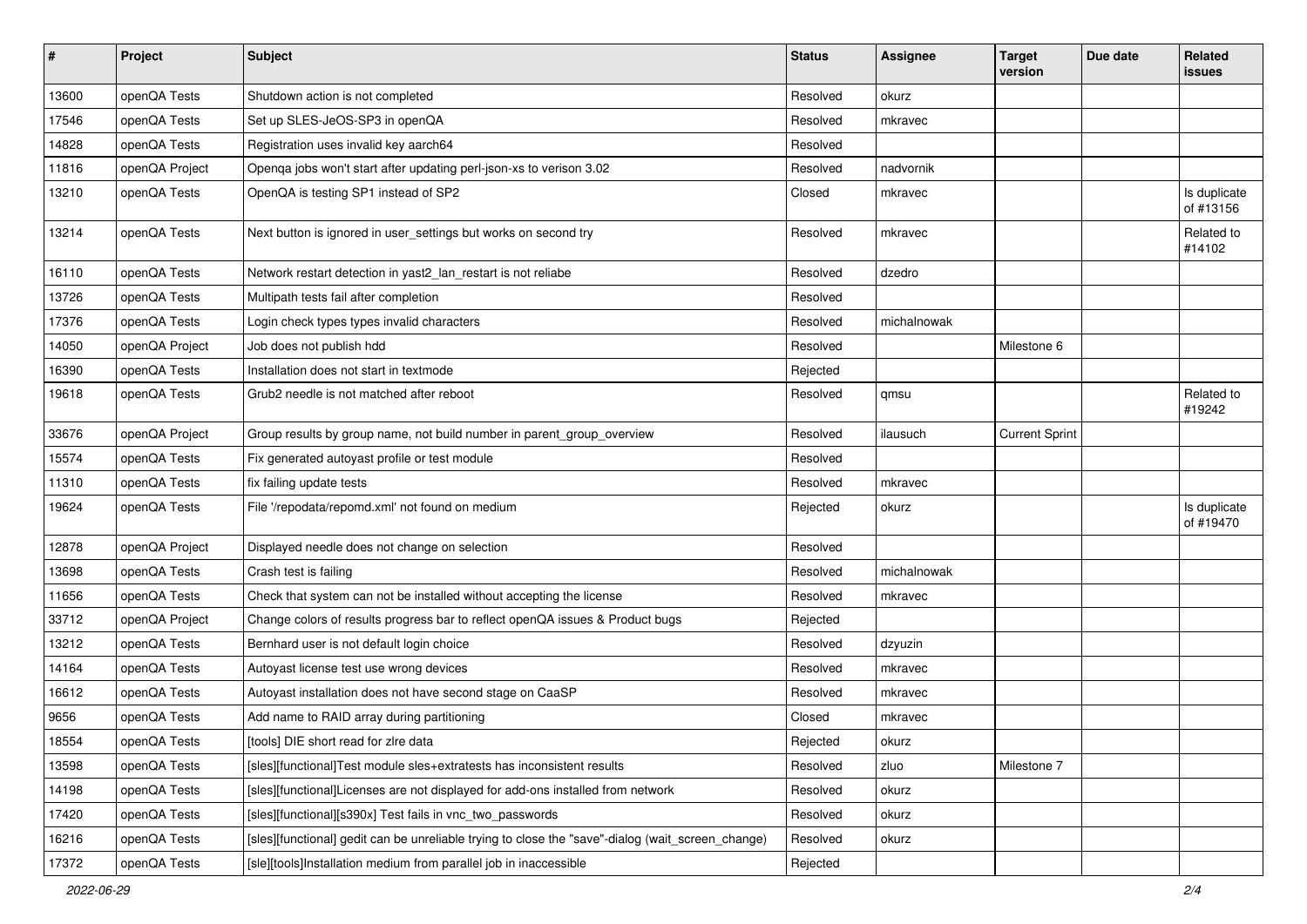| $\sharp$ | Project      | <b>Subject</b>                                                                                   | <b>Status</b> | <b>Assignee</b> | <b>Target</b><br>version | Due date | Related<br><b>issues</b>  |
|----------|--------------|--------------------------------------------------------------------------------------------------|---------------|-----------------|--------------------------|----------|---------------------------|
| 17396    | openQA Tests | [sle][functional] gensslcert times out after 600s because it cannot find a suitable prime number | Resolved      | okurz           | Milestone 13             |          | Is duplicate<br>of #19536 |
| 17366    | openQA Tests | [sle][functional] Autoyast verify module is failing                                              | Resolved      | riafarov        | Milestone 9              |          | <b>Blocks</b><br>#20064   |
| 14288    | openQA Tests | [Migration] SMT fails to finish in time when openga is under load                                | Rejected      |                 |                          |          |                           |
| 35530    | openQA Tests | [microos] Worker nodes fail to login after reboot                                                | Resolved      | mkravec         |                          |          |                           |
| 34672    | openQA Tests | [microos] Use mixed case for node names                                                          | Resolved      | mkravec         |                          |          |                           |
| 31519    | openQA Tests | [microos] Update repository is ready in transactional-update test on kubic                       | Resolved      | mkravec         |                          |          |                           |
| 36135    | openQA Tests | [microos] Update cloud-config ntp section                                                        | Rejected      | mkravec         |                          |          |                           |
| 23420    | openQA Tests | [microos] Test that /var/lib/docker is on separate partition                                     | Resolved      | mkravec         |                          |          |                           |
| 27991    | openQA Tests | [microos] Test retry on failed orchestrations                                                    | Resolved      | mkravec         |                          |          |                           |
| 35137    | openQA Tests | [microos] Test openQA workers realiability under load                                            | Closed        | mkravec         |                          |          |                           |
| 33112    | openQA Tests | [microos] Test images-next                                                                       | Resolved      | mkravec         |                          |          |                           |
| 20686    | openQA Tests | [microos] Test for cluster updates                                                               | Resolved      | mkravec         |                          |          |                           |
| 35613    | openQA Tests | [microos] Test fails to reboot                                                                   | Closed        | mkravec         |                          |          |                           |
| 33730    | openQA Tests | [microos] Test fails to find conformance test results                                            | Resolved      | mkravec         |                          |          |                           |
| 19468    | openQA Tests | [microos] test fails in oci_install                                                              | Resolved      | mkravec         |                          |          |                           |
| 20684    | openQA Tests | [microos] Split stack controller tests into modules                                              | Resolved      | mkravec         |                          |          |                           |
| 20908    | openQA Tests | [microos] Setup CaaSP 2.0 in openQA                                                              | Resolved      | mkravec         |                          |          |                           |
| 19490    | openQA Tests | [microos] Set up stagings                                                                        | Resolved      | mkravec         |                          |          |                           |
| 16412    | openQA Tests | [microos] Rename distribution from CASP to CaaSP                                                 | Resolved      | mkravec         | Milestone 9              |          |                           |
| 35982    | openQA Tests | [microos] Properly check that nodes are UP after reboot                                          | Rejected      | mkravec         |                          |          |                           |
| 31786    | openQA Tests | [microos] Nonce does not match                                                                   | Resolved      | mkravec         |                          |          |                           |
| 30796    | openQA Tests | [microos] Make MicroOS tests more reliable                                                       | Resolved      | mkravec         |                          |          |                           |
| 34630    | openQA Tests | [microos] Make CaaSP mutexes smarter                                                             | Resolved      | mkravec         |                          |          |                           |
| 33094    | openQA Tests | [microos] Installation with different keyboard                                                   | New           | mkravec         |                          |          |                           |
| 20666    | openQA Tests | [microos] Improve transactional-update test                                                      | Resolved      | mkravec         |                          |          |                           |
| 35278    | openQA Tests | [microos] Implement cluster deployment with cri-o instead of docker                              | Resolved      | mkravec         |                          |          |                           |
| 34627    | openQA Tests | [microos] Fix race condition when using certificate that is still generated                      | Rejected      | mkravec         |                          |          |                           |
| 34528    | openQA Tests | [microos] Fix first login issue on VMX images                                                    | Resolved      | mkravec         |                          |          |                           |
| 20462    | openQA Tests | [microos] Export logs from autoyast nodes                                                        | Resolved      | mkravec         |                          |          |                           |
| 31468    | openQA Tests | [microos] Cloud-config for VMX images has outdated repository                                    | Rejected      | mkravec         |                          |          |                           |
| 33787    | openQA Tests | [microos] Add tests for add master nodes / removal of nodes                                      | Resolved      | mkravec         |                          |          |                           |